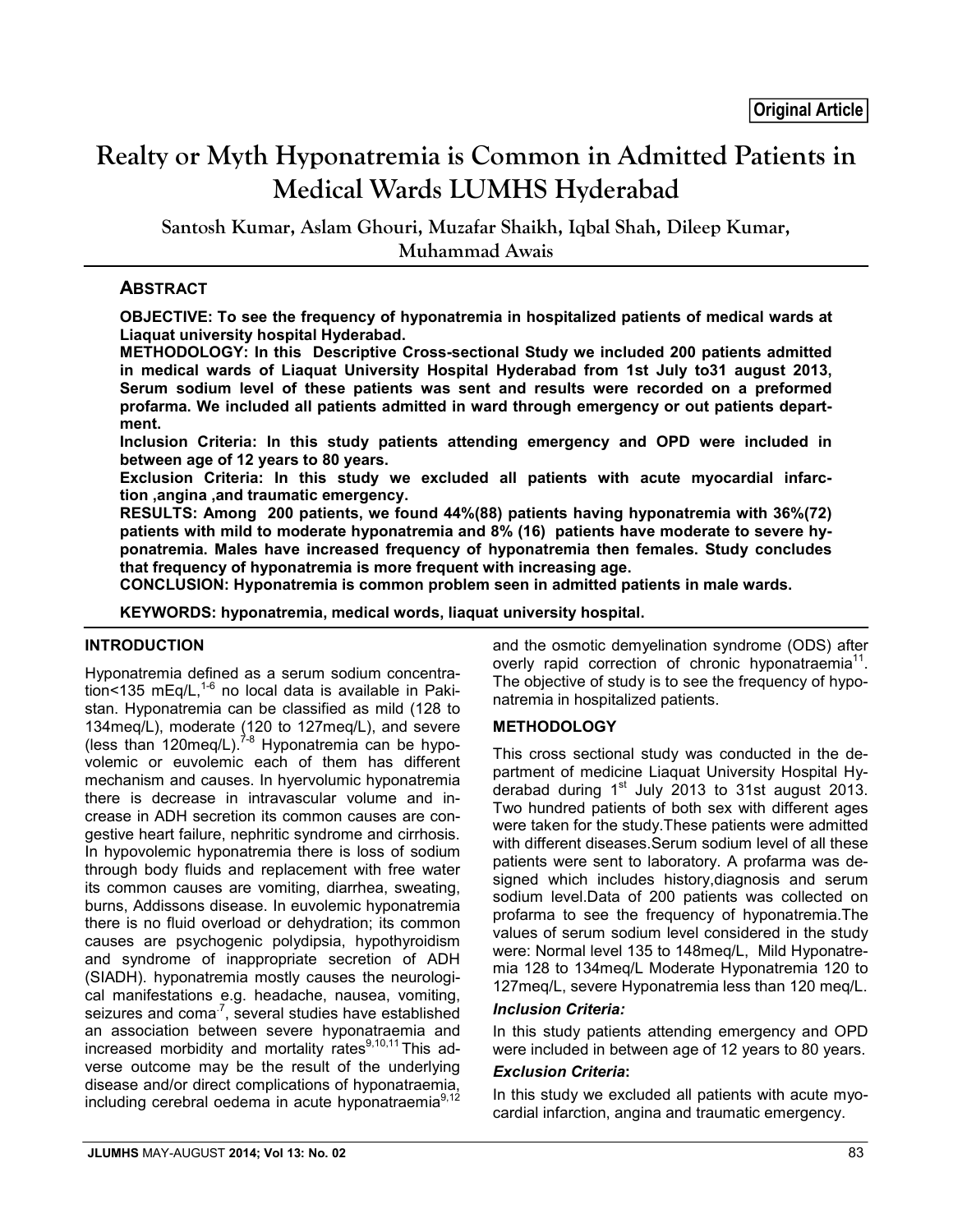## **RESULTS**

In this study we included 200 patients, out of which we found 44%(88) patients have hyponatremia with 36% (72) patients have mild to moderate hyponatremia and 8% (16) patients have moderate to severe hyponatremia. 30%(60) males have hyponatremia with 25% (50) patients have mild to moderate and 5% (10) patients have moderate to severe hyponatremia. 14% (28) females have hyponatremia with 11%(22) patients have mild to moderate hyponatremia and 3% (6) patients have moderate to severe hyponatremia. Males have increased frequency of hyponatremia then females. There is slightly increased frequency of hyponatremia with increasing age. In medical wards frequency of hyponatremia is common in chronic liver disease. So it is reality that hyponatremia is common problem in our admitted hospital pts.

## **FIGURE I:**



#### **FIGURE II:**



## **DISCUSSION**

Our study shows that hyponatremia is common in indoor patients admitted for different diseases in tertiary care hospital at Hyderabad/Jamshoro Sindh. Out of 200 patients studied, we found 44%(88) patients have hyponatremia with 36%(72) patients have mild to moderate hyponatremia and 8% (16) patients have moderate to severe hyponatremia. 30%(60) males have hyponatremia with 25% (50) patients have mild to moderate and 5% (10) patients have moderate to

## $\left| \right|$  126-135 136-145 >145 **Age of study subject**

| Total    | 16 | 72 | 110 | 2 | 200 |
|----------|----|----|-----|---|-----|
| >60 yrs  | 5  | 24 | 29  | 0 | 58  |
| 45-60yrs | 8  | 16 | 27  |   | 52  |
| 30-45yrs |    | 9  | 15  |   | 25  |
| 13-30yrs | 2  | 23 | 39  |   | 65  |
|          |    |    |     |   |     |

**HYPON**

**Total** 

**TABLE I: AGE OF PATIENTA SUBJECT AND HYPONATREMIA CROSSTABULATION**

**TABLE II: DIAGNOSIS OF PATIENT**

|                            | <b>Frequency</b> | <b>Percent</b> |
|----------------------------|------------------|----------------|
| <b>CLD</b>                 | 42               | 21             |
| DМ                         | 16               | 8              |
| <b>Stroke</b>              | 25               | 12.5           |
| Hypertension               | 5                | 2.5            |
| <b>COPD</b>                | 15               | 7.5            |
| Meningitis                 | 21               | 10.5           |
| T.B                        | 18               | 9              |
| <b>Snake Bite</b>          | 12               | 6              |
| Organophosphorus poisoning | 9                | 4.5            |
| <b>Others</b>              | 37               | 18.5           |
| Total                      | 200              | 100            |

severe hyponatremia. 14% (28) femaleshave hyponatremia with 11%(22) patients have mild to moderate hyponatremia and 3% (6) patients have moderate to severe hyponatremia. Males have increased frequency of hyponatremia then females. There is slightly increased frequency of hyponatremia with increasing age, in medical wards frequency of hyponatremia is common in chronic liver disease then in stroke.

Comparison between our study and other studies indicates that hyponatremia is much more common in our setup. William M et al took the data of 13,979 patients admitted over a 46 months period from the registered record system (RMRS) in Indiana<sup>13</sup>. He demonstrated that out of 13,979 patients 763(4%) were admitted with hyponatremia<sup>13</sup>. Marya D. Zilberbergg et al performed a retrospective cohort study of hospitalized patients in US<sup>14</sup>. He collected data of 198, 281 patients and demonstrated that the incidence of hyponatremia at admission was  $5.5\%$  (n = 10,899)<sup>14</sup>. Robert J et al conducted study at denver, Colorado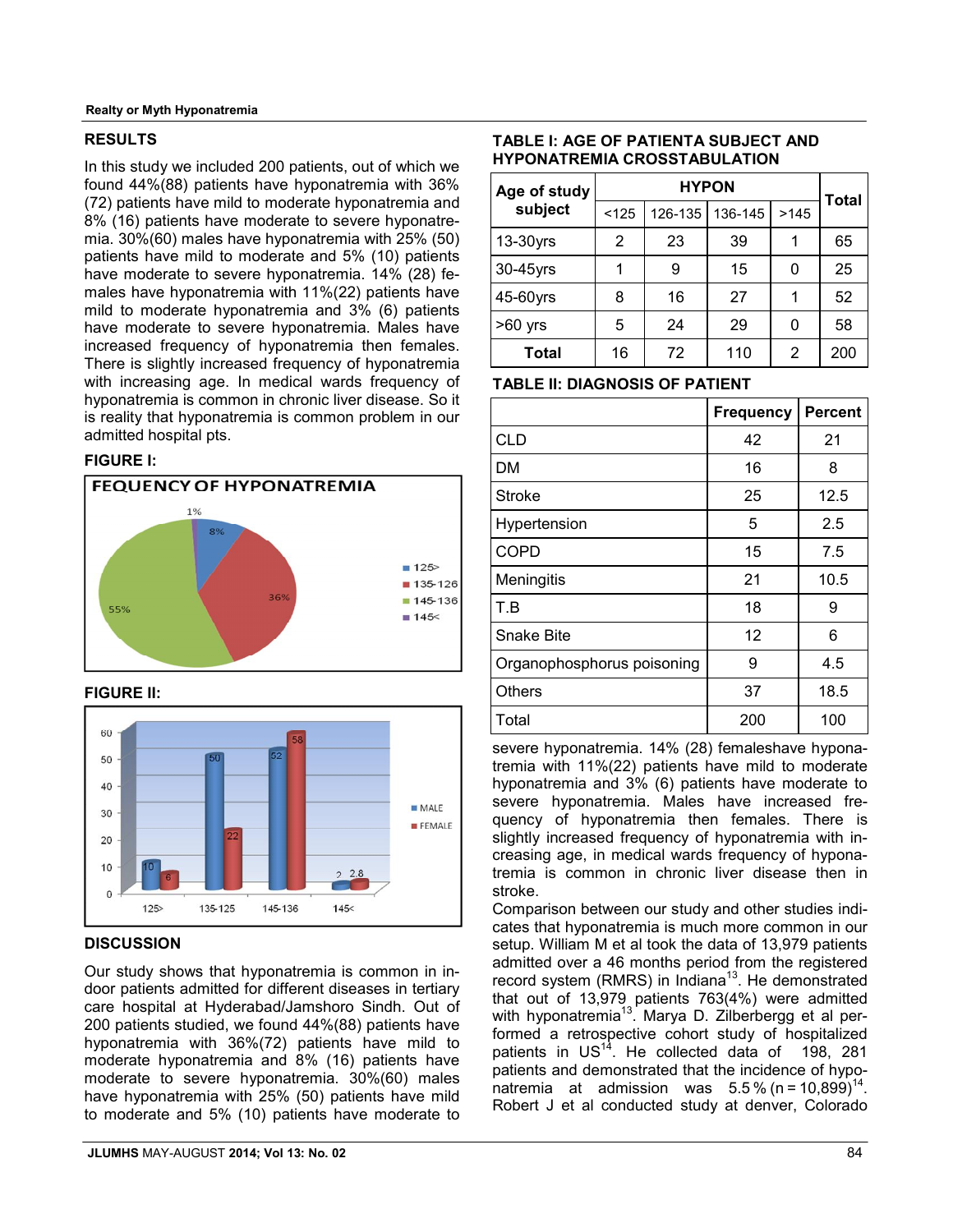and demonstrated that daily incidence and prevalence of hyponatremia averaged 0.97% and 2.48%, respectively<sup>8</sup>. It is known that hyponatremia is more common in hospitalized patients than in ambulatory individu $als<sup>15</sup>$ . The association of hyponatremia with mortality in hospitalized patients with specific comorbidities (CHF, cirrhosis, pneumonia, acute myocardial infarchas been well characterized<sup>16,17, 18,19,20</sup>. In a non selected large group of hospitalized patients, two studies have shown that even mild hyponatremia associates with an increased risk of in-hospital and long-term mortality. A higher proportion of hyponatremic patients required intensive care unit (ICU) (17.3 % vs. 10.9 % , p < 0.001) and mechanical ventilation (MV) (5.0 % vs. 2.8 % , p < 0.001) within 48 hours of hospitalization. Hospital mortality (5.9 % vs. 3.0 % , p < 0.001), mean length of stay (HLOS, 8.6 ± 8.0 vs. 7.2 ± 8.2 days, p < 0.001) and costs (\$16,502 ± \$28,984 vs. \$13, 558 ± \$24,640, p <  0.001) were significantly greater among patients with hyponatremia than those without<sup>14.</sup>.

There are several limitations in this study. We conducted this study on small number of patients and patients were not follow up for prognosis. So far less or no data is available regarding frequency in our setup. In conclusion, the present study showed that hyponatremia is much more common in patients at department of medicine CH Hyderabad. Considering increase mortality and morbidity associated with hyponatremia emphasis should be made on the care of such patients and further large scale study on this subject is recommended.

# **CONCLUSION**

Hyponatremia is common in patients admitted in medical wards in liaquat university hospital. Males have increased frequency of hyponatremia then females because mostly they work outside home in hot enviroment, there is only slightly increased frequency of hyponatremia with increasing age.

# **REFERENCES**

- 1. De Luca L, Klein L, Udelson JE, Orlandi C, Sardella G, Fedele F, Gheorghiade M. Hyponatremia in patients with heart failure. Am J Cardiol. 2005;96(suppl):19 Le 23L .
- 2. Klein L, O'Connor CM, Leimberger JD, Gattis-Stough W, Piña IL, Felker GM, Adams KF Jr, Califf RM, Gheorghiade M; OPTIME-CHF Investigators. Lower serum sodium is associated with increased shortterm mortality in hospitalized patients with worsening heart failure. Results from the outcome of a prospective trial of intravenous milrinone for exacerbations of chronic heart failure

(OPTIME-CHF) study. Circulation 2005;111:2454- 2460.

- 3. Gheorghiade M, Rossi JS, Cotts W, Shin DD, Hellkamp AS, Piña IL, Fonarow GC, De Marco T, Pauly DF, Rogers J, Di Salvo TG, Butler J, Hare JM, Francis GS, Stough WG, O'Connor CM. Characterization and prognostic value of persistent hyponatremia in patients with severe heart failure in the ESCAPE trial. Arch Intern Med 2007;167:1998-2005.
- 4. Friedewald VE, Emmett M, Gheorghiade M, Roberts WC. The editor'sroundtable: pathophysiology and management of hyponatremia and the role of vasopressin antagonists. Am J Cardiol 2011;107:1357-1364.
- 5. Farmakis D, Filippatos G, Parissis J, Kremastions DT, GheorghiadeM. Hyponatremia in heart failure. Heart Fail Rev. 2009;14:59-63.
- 6. Gheorghiade M, Abraham WT, Albert NM, Gattis Stough W, Greenberg BH, O'Connor CM, She L, Yancy CW, Young J, Fonarow GC; OPTIMIZE-HF Investigators and Coordinators. Relationship between admission serum sodium concentration and clinical outcomes inpatients hospitalized for heart failure: an analysis from the OPTIMIZEHF registry. Eur Heart J 2007;28:980-988.
- 7. Farmakis D, Filippatos G, Parissi J, Kremastinos TH.D, Gheorghiade M. Hyponatremia in heart failure Heart Failure Review S June 2009;14 (2):59-63.
- 8. Laureno R, Karp BI. Myelinolysis after correction of hyponatremia. Ann Intern Med 1997;126:57– 62.
- 9. Fraser CL, Arieff AI. Epidemiology, pathophysiology and management of hyponatremic encephalopathy. Am J Med 1997;102:67-77.
- 10. Dr. William M. Tierney MD, Douglas K. Martin MD, M. Carol Greenlee MD, Robert L. Zerbe MD, Clement J. Mc Donald MD. The prognosis of hyponatremia at hospital admission. J Genl Intr Medi 1986;1(6):380-5.
- 11. Marya D, Zilberberg, Alex Exuzides, James Spalding et al. Epidemiology, clinical and economic outcomes of admission hyponatremia among hospitalized patients. Current Medical Research and Opinion, 2008;24(6):1601-8.
- 12. Hawkins RC. Age and gender as risk factors for hyponatremia and hypernatremia. Clin Chim Acta. 2003;337:169-72.
- 13. Kim WR, Biggins SW, Kremers WK et al. Hyponatremia and mortality among patients on the livertransplant waiting list. N Engl J Med. 2008;359:1018-26.
- 14. Zilberberg M, Exuzides A, Spalding J et al. Hyponatremia and hospital outcomes among patients